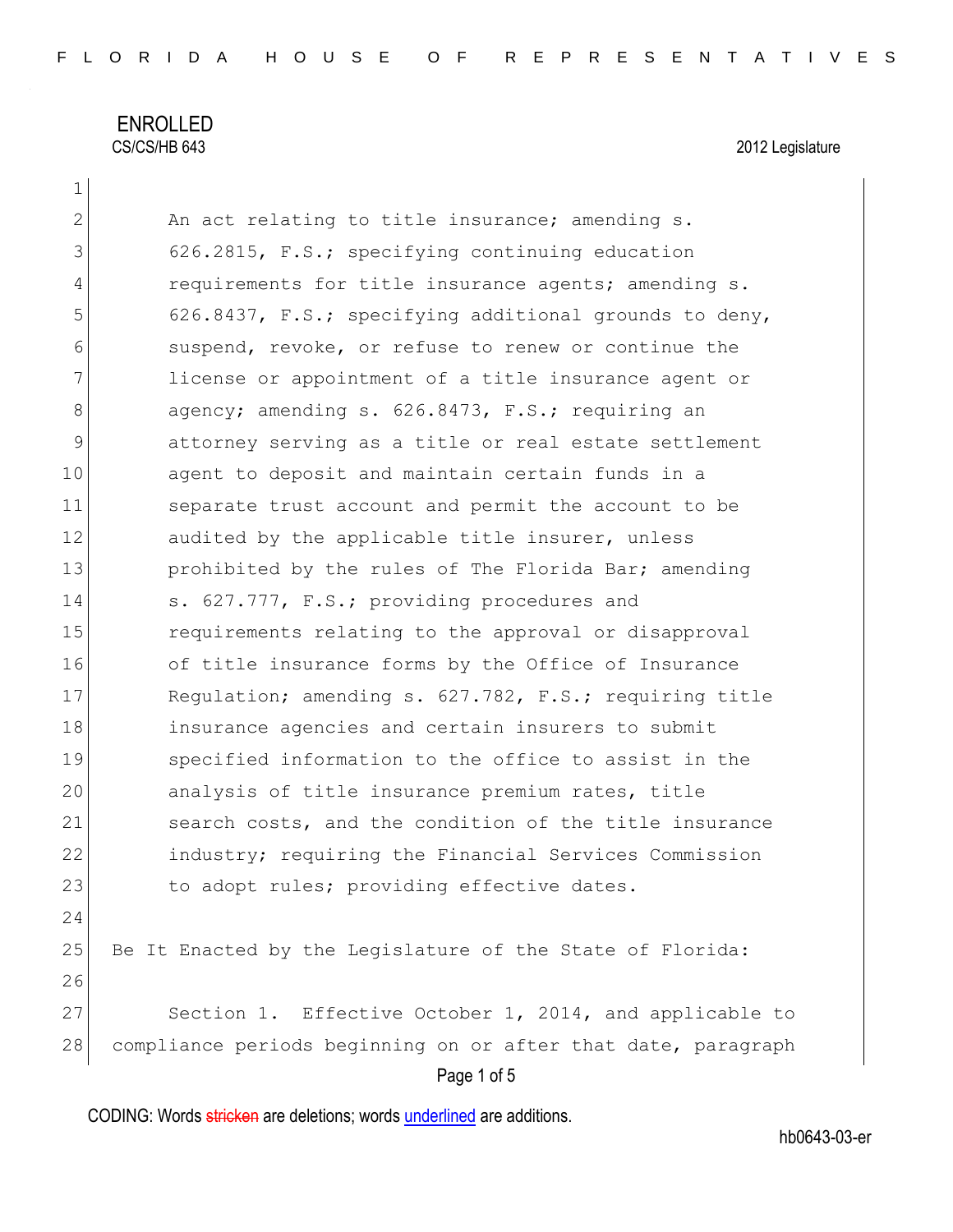### ENROLLED CS/CS/HB 643 2012 Legislature

29 (d) of subsection (3) of section 626.2815, Florida Statutes, is 30 amended, and paragraph (l) is added to that subsection, to read:

31 626.2815 Continuing education required; application; 32 exceptions; requirements; penalties.-

33 (3)

 (d) Any person who holds a license as a customer 35 representative, limited customer representative, title agent, motor vehicle physical damage and mechanical breakdown insurance agent, crop or hail and multiple-peril crop insurance agent, or as an industrial fire insurance or burglary insurance agent and 39 who is not a licensed life or health insurance agent, must shall 40 be required to complete 10 hours of continuing education courses every 2 years.

42 (1) Any person who holds a license as a title insurance agent must complete a minimum of 10 hours of continuing education credit every 2 years in title insurance and escrow management specific to this state and approved by the department, which shall include at least 3 hours of continuing 47 education on the subject matter of ethics, rules, or compliance with state and federal regulations relating specifically to 49 title insurance and closing services.

50 Section 2. Subsection (11) is added to section 626.8437, 51 Florida Statutes, to read:

52 626.8437 Grounds for denial, suspension, revocation, or 53 refusal to renew license or appointment.—The department shall 54 deny, suspend, revoke, or refuse to renew or continue the 55 license or appointment of any title insurance agent or agency, 56 and it shall suspend or revoke the eligibility to hold a license

#### Page 2 of 5

CODING: Words stricken are deletions; words underlined are additions.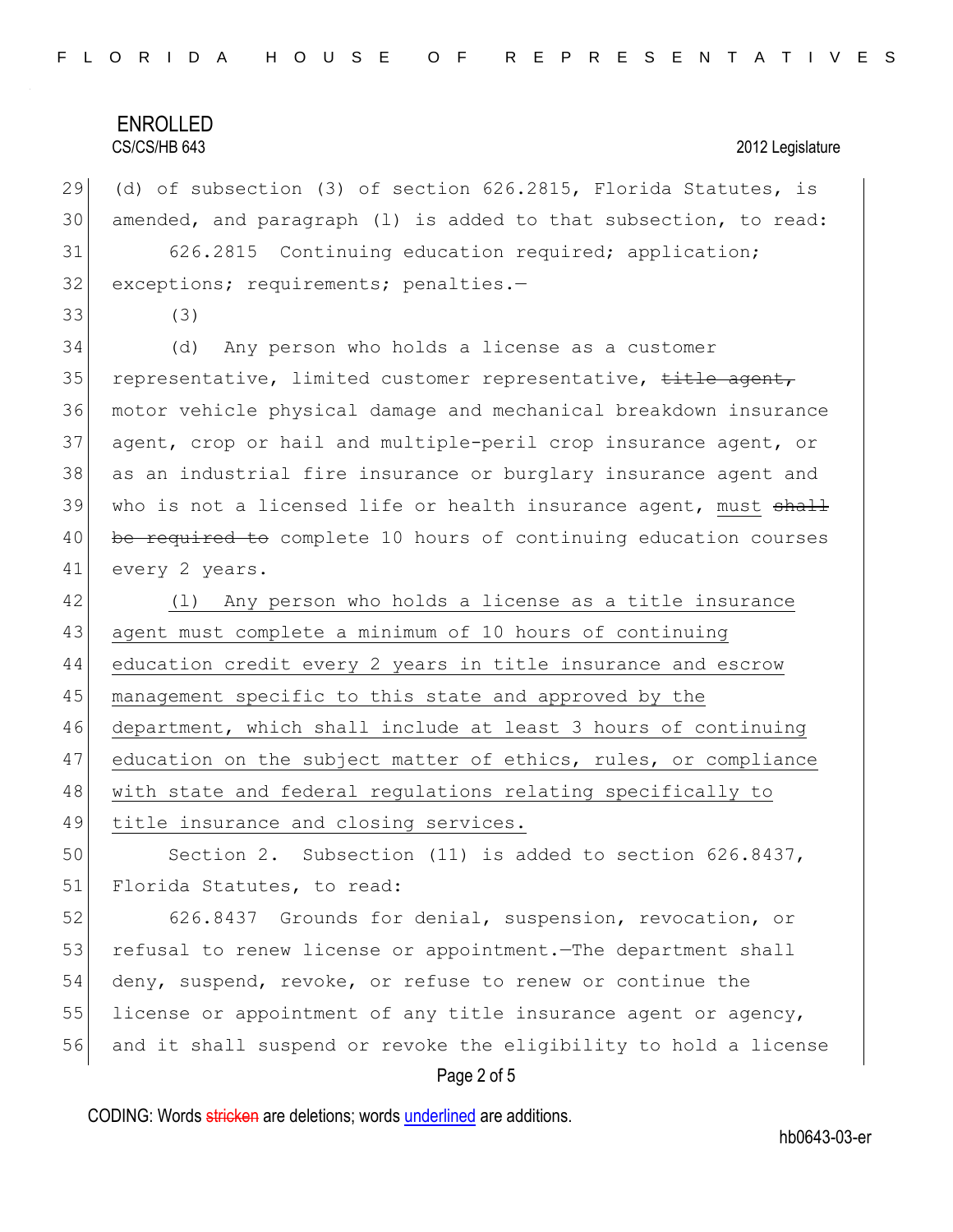| FLORIDA HOUSE OF REPRESENTATIVES |  |
|----------------------------------|--|
|----------------------------------|--|

|    | <b>ENROLLED</b>                                                 |
|----|-----------------------------------------------------------------|
|    | CS/CS/HB 643<br>2012 Legislature                                |
| 57 | or appointment of such person, if it finds that as to the       |
| 58 | applicant, licensee, appointee, or any principal thereof, any   |
| 59 | one or more of the following grounds exist:                     |
| 60 | Failure to timely submit data as required by s.<br>(11)         |
| 61 | 627.782.                                                        |
| 62 | Section 3. Subsection $(8)$ is added to section $626.8473$ ,    |
| 63 | Florida Statutes, to read:                                      |
| 64 | 626.8473 Escrow; trust fund.-                                   |
| 65 | (8) An attorney shall deposit and maintain all funds            |
| 66 | received in connection with transactions in which the attorney  |
| 67 | is serving as a title or real estate settlement agent into a    |
| 68 | separate trust account that is maintained exclusively for funds |
| 69 | received in connection with such transactions and permit the    |
| 70 | account to be audited by its title insurers, unless maintaining |
| 71 | funds in the separate account for a particular client would     |
| 72 | violate applicable rules of The Florida Bar.                    |
| 73 | Section 4. Section 627.777, Florida Statutes, is amended        |
| 74 | to read:                                                        |
| 75 | 627.777 Approval of forms.-                                     |
| 76 | A title insurer may not issue or agree to issue any<br>(1)      |
| 77 | form of title insurance commitment, title insurance policy,     |
| 78 | other contract of title insurance, or related form until it is  |
| 79 | filed with and approved by the office. The office may not       |
| 80 | disapprove a title guarantee or policy form on the ground that  |
| 81 | it has on it a blank form for an attorney's opinion on the      |
| 82 | title.                                                          |
| 83 | The office shall approve or disapprove a form filed<br>(2)      |
| 84 | for approval within 180 days after receipt.                     |
|    | Page 3 of 5                                                     |

CODING: Words stricken are deletions; words underlined are additions.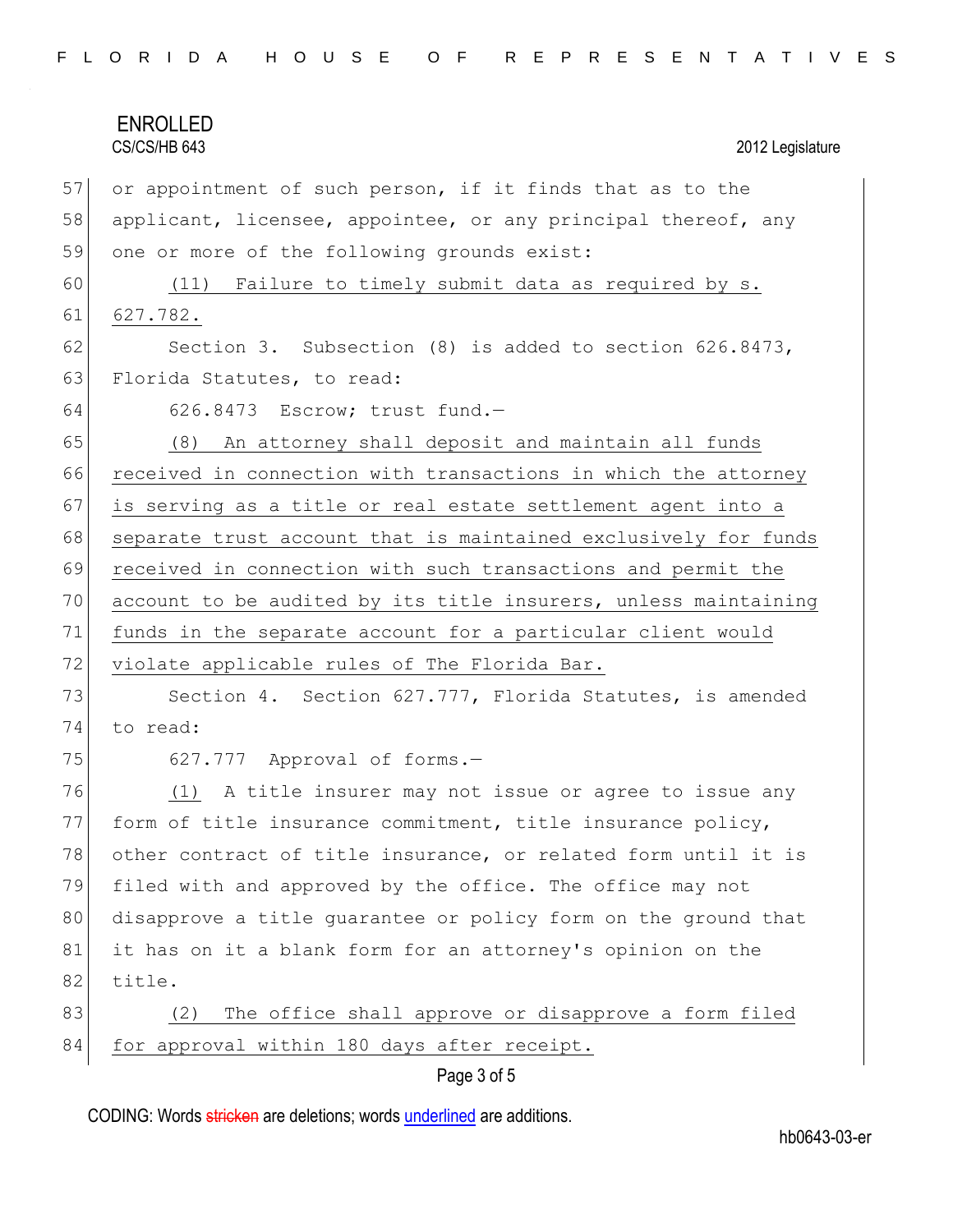# ENROLLED<br>CS/CS/HB 643

2012 Legislature

| 85  | When the office approves any form, it shall determine<br>(3)     |
|-----|------------------------------------------------------------------|
| 86  | if the current rate in effect applies or if the coverages        |
| 87  | require the adoption of a rule pursuant to s. 627.782.           |
| 88  | The office may revoke approval of any form after<br>(4)          |
| 89  | providing 180 days' notice to the title insurer.                 |
| 90  | (5) An insurer may not achieve a competitive advantage           |
| 91  | over any other insurer, agency, or agent as to rates or forms.   |
| 92  | If a form or rate is approved for an insurer, the office shall   |
| 93  | expeditiously approve the forms of other insurers who apply for  |
| 94  | approval if those forms contain identical coverages, rates, and  |
| 95  | deviations which have been approved under s. 627.783.            |
| 96  | Section 5. Subsection (8) of section 627.782, Florida            |
| 97  | Statutes, is amended to read:                                    |
| 98  | 627.782 Adoption of rates.-                                      |
| 99  | Each title insurance agency and insurer licensed to do<br>(8)    |
| 100 | business in this state and each insurer's direct or retail       |
| 101 | business in this state shall maintain and submit information,    |
| 102 | including revenue, loss, and expense data, as the office         |
| 103 | determines necessary to assist in the analysis of title          |
| 104 | insurance premium rates, title search costs, and the condition   |
| 105 | of the title insurance industry in this state. This information  |
| 106 | must be transmitted to the office annually by March 31 of the    |
| 107 | year after the reporting year. The commission shall adopt rules  |
| 108 | regarding the collection and analysis of the data from the title |
| 109 | insurance industry. The commission may, by rule, require         |
| 110 | licensees under this part to annually submit statistical         |
| 111 | information, including loss and expense data, as the department  |

# Page 4 of 5

CODING: Words stricken are deletions; words underlined are additions.